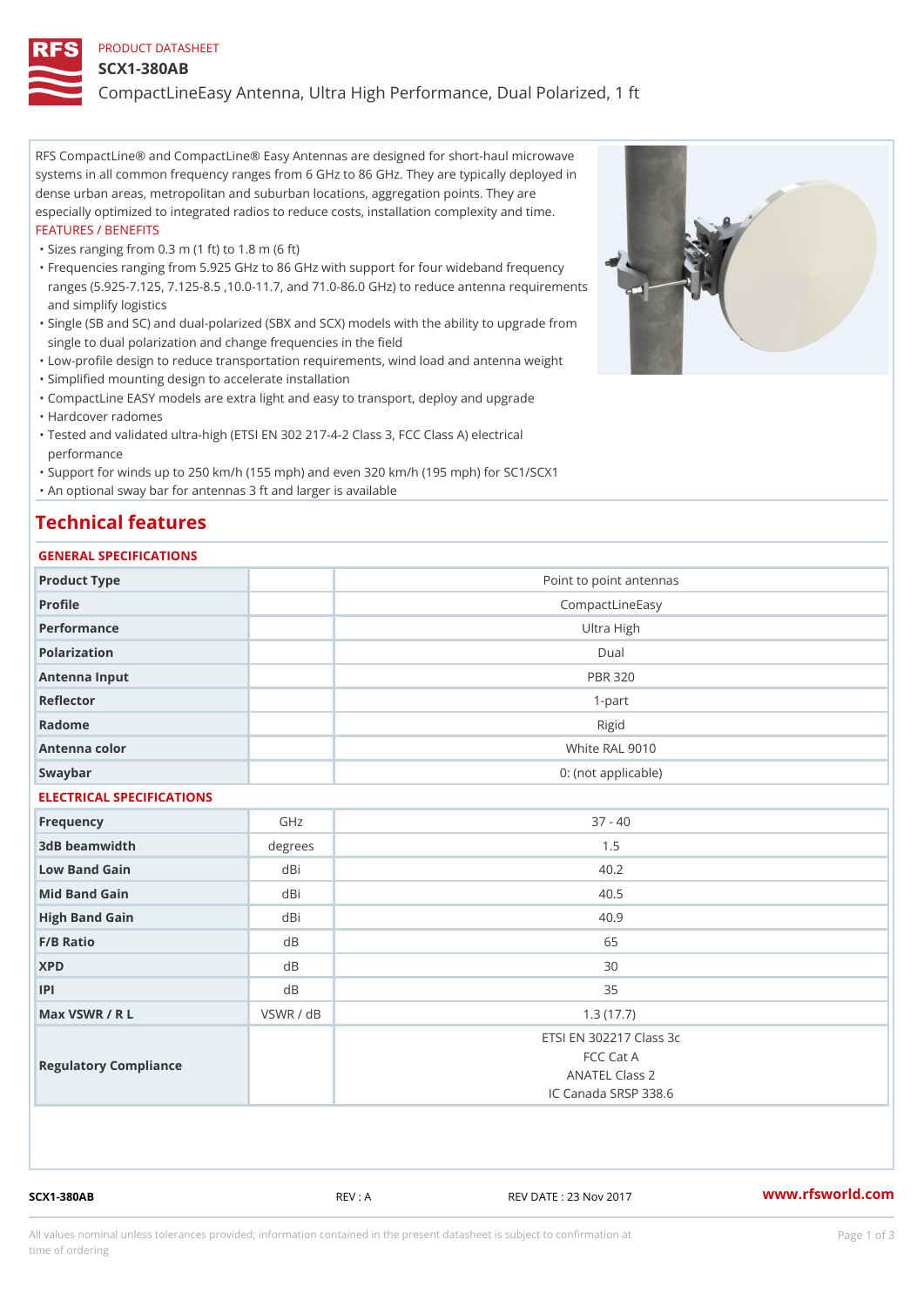## PRODUCT DATASHEET

## SCX1-380AB

CompactLineEasy Antenna, Ultra High Performance, Dual Polarized, 1 ft

| Diameter                                                                                                    | ft $(m)$     | 1(0.3)                                               |
|-------------------------------------------------------------------------------------------------------------|--------------|------------------------------------------------------|
| Elevation Adjustment                                                                                        | degrees      | ± 15                                                 |
| Azimuth Adjustment                                                                                          | degrees      | ± 15                                                 |
| Polarization Adjustment                                                                                     | degrees      | ± 5                                                  |
| Mounting Pipe Diameter<br>minimum                                                                           | $mm$ (in)    | 48 (1.9)                                             |
| Mounting Pipe Diameter<br>maximum                                                                           | $mm$ (in)    | 114(4.5)                                             |
| Approximate Weight                                                                                          | kg (lb)      | 5(11.02)                                             |
| Survival Windspeed                                                                                          | $km/h$ (mph) | 320 (198)                                            |
| Operational Windspeed                                                                                       | $km/h$ (mph) | 252 (156)                                            |
| FURTHER ACCESSORIES                                                                                         |              |                                                      |
| optional Swaybar                                                                                            |              | 0: (not applicable)                                  |
| MOUNTOUTLINE                                                                                                |              |                                                      |
| m m<br>$Dimension_A$<br>(in)                                                                                | 387 (15.2)   |                                                      |
| m m<br>$Dimension_B$<br>(in)                                                                                | 187(7.4)     |                                                      |
| m m<br>$Dimension_C$<br>(in)                                                                                | 165(6.5)     |                                                      |
| $Dim_D - D -$<br>m m<br>$51mm(2_in)Pip@in$                                                                  | 250(9.8)     |                                                      |
| $Dim_D - D -$<br>m m<br>89mm (3.5_in) Pi(pine)                                                              |              | 270.5(10.65)                                         |
| $Dim_D - D -$<br>m m<br>$114$ m m (4.5_ir) $\sqrt{$ imp $\approx$                                           | 283 (11.1)   | Outline_1ft_CompactLineEasy                          |
| m m<br>$Dimension$ = E<br>(in)                                                                              | 46(1.8)      |                                                      |
| m m<br>$Dimension_F$<br>(i n)                                                                               | 40(1.6)      |                                                      |
| WINDLOAD                                                                                                    |              |                                                      |
| Fs Side force<br>$max.$ @<br>survival $w \nmid N$ ( $ b$ )<br>speed                                         | 354(80)      |                                                      |
| Fa Axial force<br>$max.$ @<br>survival wind (1b)<br>speed                                                   | 715 (161)    |                                                      |
| M Torque<br>$maximum$ @<br>N <sub>m</sub><br>survival wind<br>$\dagger$ t)<br>I b<br>speed Nm (ft<br>$1b$ ) | 230 (170)    | Forces 1ft SC                                        |
| External Document Links<br>SC1/SCX1 PACKING                                                                 |              |                                                      |
| $SCX1 - 380AB$                                                                                              |              | www.rfsworld.co<br>REV : A<br>REV DATE : 23 Nov 2017 |

All values nominal unless tolerances provided; information contained in the present datasheet is subject to Pcapgelio an atio time of ordering